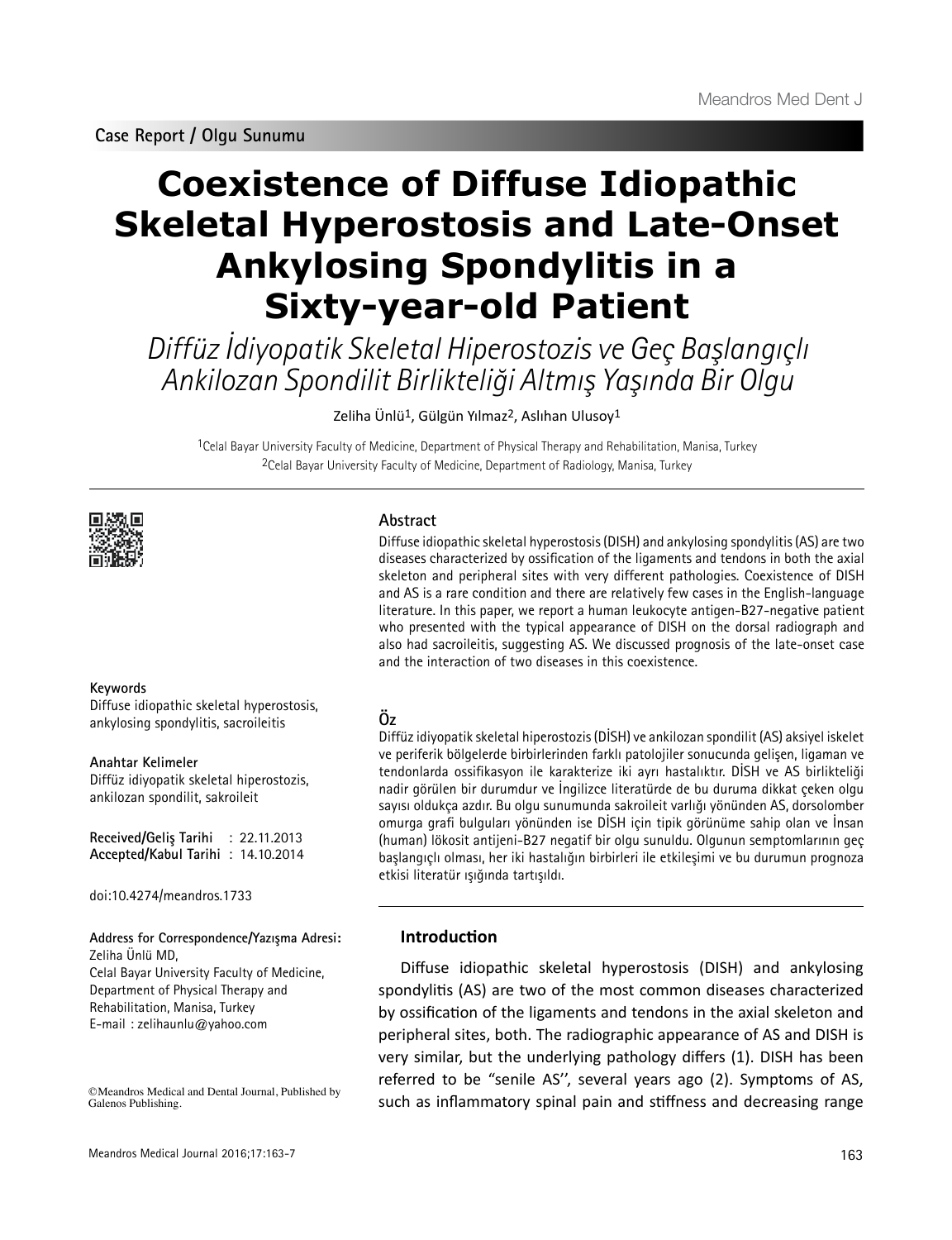of spinal motion begin at younger ages and AS can result in characteristic postural abnormalities after many years. In contrast, DISH affects middle-aged and elderly persons and is often asymptomatic, or associated with mild dorso-lumbar pain and/or some restriction in spinal mobility (3).

DISH and AS can rarely be detected in the same patient. Only 16 patients with coexistence of the two diseases have been reported in the literature, so far (4). In this case report, we reviewed the differential diagnosis of AS and DISH and discussed a 60-yearold female patient who demonstrated clinical and radiological features of both diseases.

#### **Case Report**

A 60-year-old woman applied to our department with the complaint of low back pain for 6 years. The pain involved inflammation and intensified at rest and subsided with motion while increasing at night. She also suffered morning stiffness for 10 minutes. In addition, she described heel pain for 4 months which regressed spontaneously. She had diabetes mellitus (DM) for 2.5 years that was regulated with oral antidiabetics.

Range of spinal motions was painful, limited and lumbar lordosis was decreased during the inspection in the physical examination. There was paralumbar painful muscle spasm on palpation. The measurements of the patient with AS were: chest expansion (3 cm), lumbar Schober (3 cm), chin-manubrium sterni distance (3 cm), tragus-wall distance (19 cm), and wall-occiput distance (6 cm).

Laboratory tests, including complete blood count, erythrocyte sedimentation rate using the Westergern method, serologic tests (rheumatoid factor, CPR), routine biochemical tests (urea, creatinine, renal-liver function tests and urine deposits) were within normal limits. Human leukocyte antigen (HLA)-B27 test was negative.

Osteophytes and new bone formation with calcification of anterior ligaments were compatible with DISH on the anteroposterior (AP) and lateral dorsal - lumbosacral spine radiographs (Figure 1, 2). Lateral foot radiographs (Figure 3) showed calcaneal ossifications which are seen as peripheral enthesopaty both in DISH and AS. Sacroiliac radiography on the AP view revealed irregularity related with bilateral sacroiliitis. Joint distance narrowing, irregularity,

erosion and sclerotic changes were bilaterally detected on magnetic resonance imaging (MRI). These changes were reported as bilateral chronic sacroiliitis (Figure 4).

Other possible diseases which can be associated with ossification in the spine and peripheral regions, such as hypervitaminosis A, acromegaly, and calcium pyrophosphate dihydrate deposition disease were excluded on the differential diagnosis. We did not find any clinical or laboratory findings matching with these diseases.

Anti-inflammatory drugs (indometasin cap 75 mg per day) were given for symptomatic therapy of



**Figure 1.** A) Anteroposterior radiograph of the toracal spine; shows flowing calcification and ossification along the anterolateral aspect of the contiguous vertebral bodies



**Figure 1.** B) Lateral radiograph of the toracal spine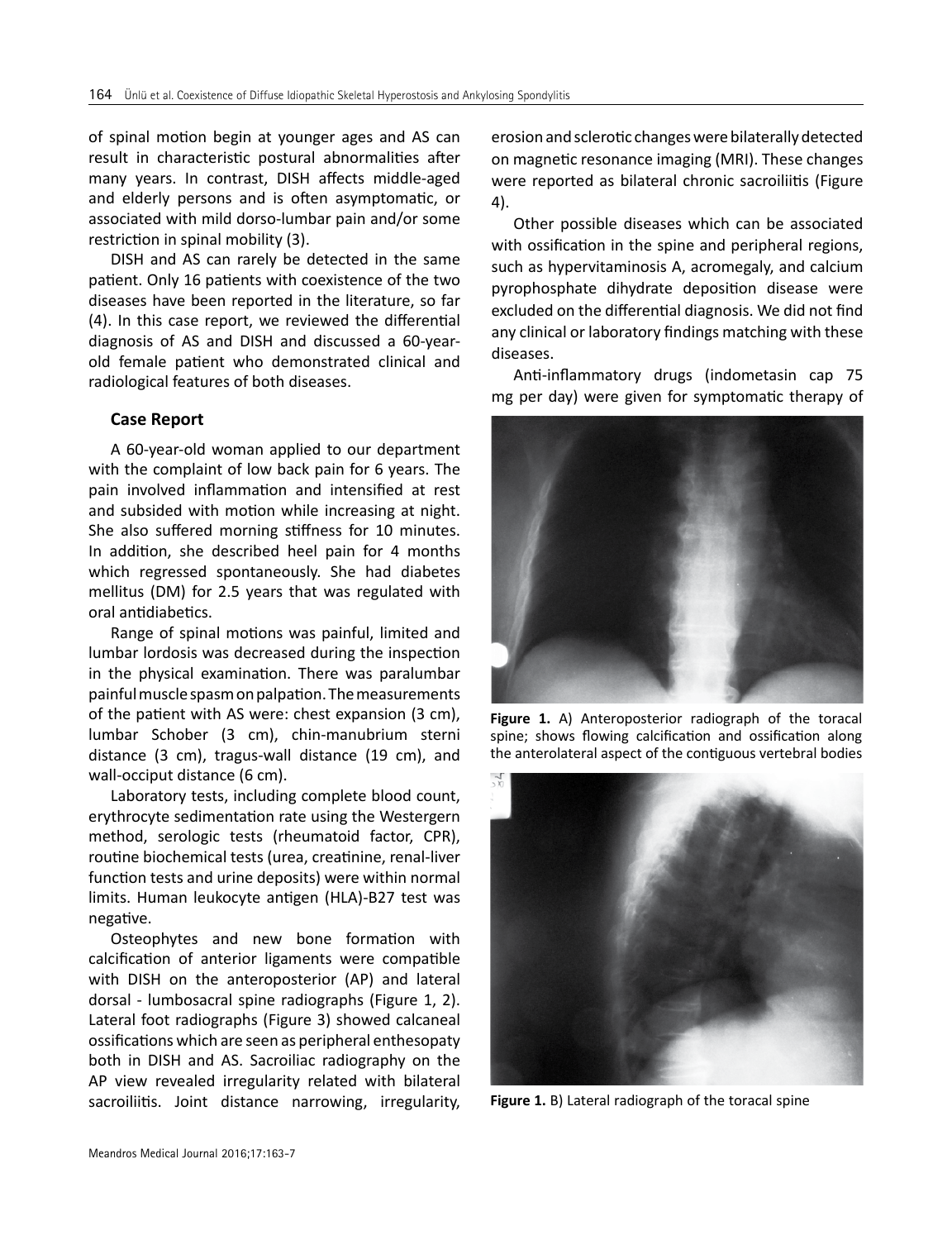the complaints. A physiotherapy program, which was composed of hot pack, thermal ultrasound, transcutaneous electrical nerve stimulation and therapeutic exercises (range of motion, stretching, strengthening and stabilization exercises) were applied in thoracic and lumbar regions for 14 days. Patient's complaints reduced and pain (visual analogue scale) score decreased from 80 mm to 10 mm at the end of physiotherapy.

## **Discussion**

Our patient showed characteristic features of both diseases clinically and radiologically. The dorsal radiograph of the case showed typical appearance of DISH. In addition, she had type 2 DM which might be associated with DISH. However, on the other hand, she described inflammatory back and low back pain suggesting AS. We found sacroiliitis and squaring of the lumbar vertebrae on the plane radiographs. Moreno et al. (5) reviewed 106 cases of AS for radiological features of DISH and they found only one case. They reported that the incidence of DISH in AS patients was 0.94%. Clinical coexistence of the symptoms of both diseases was not discussed in this study.

DISH is characterized by calcification and ossification of soft tissues, mainly ligaments and



**Figure 2.** Lateral radiograph of the lumbar spine

entheses. In a recent population-based study, 27.3% of men and 12.8% of women older than 50 years of age were found to show evidence of DISH (4).

Several radiologic criteria were described by different authors for the diagnosis of the DISH (6-8). One of the most used classification criteria set by Resnick and Niwayama (8) require flowing calcification and ossification along the anterolateral aspect of at least four contiguous vertebral bodies in first stage. Second stage includes relative preservation of the intervertebral disk height in the involved vertebral



**Figure 3.** Lateral graphies of the feet showes calcaneal ossifications, peripheral entesopathy



Figure 4. Sacroiliac magnetic resonance imaging shows joint distances narrowing, irregularity, erosion, sclerotic changes and the apparent bilateral chronic sacroileitis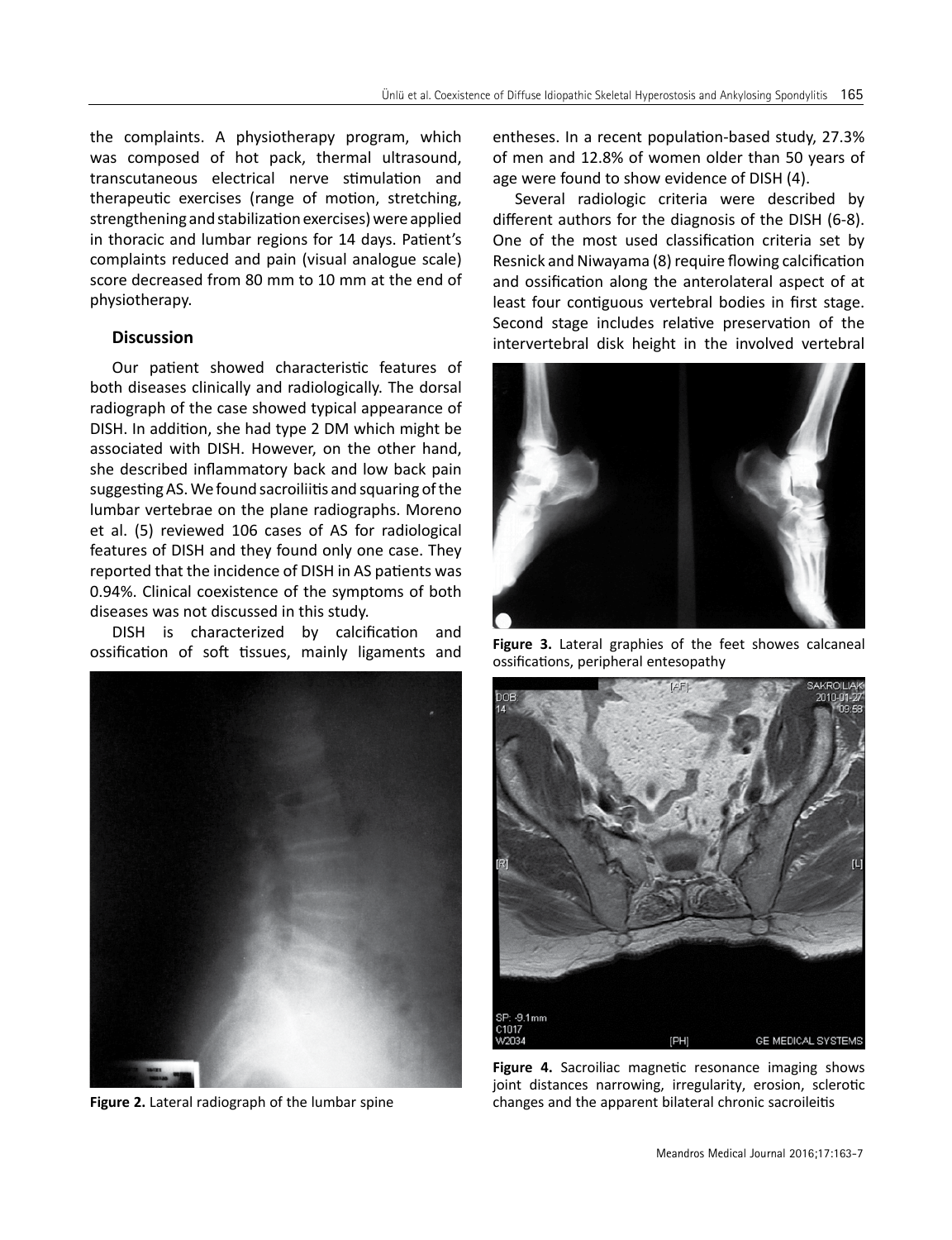segment and the absence of extensive radiographic changes of degenerative disk disease, including vacuum phenomena and vertebral body marginal sclerosis. Last stage is described as the absence of apophyseal joint ankylosis and the absence of sacroiliac joint erosions, sclerosis, or intraarticular osseous fusion in the synovial portion of these joints. None of these criteria consider the involvement of peripheral entheses. Another set of criteria suggested by Utsinger (9) for the diagnosis of probable DISH lowered the threshold for spinal involvement to three contiguous vertebral bodies and added the presence of peripheral enthesopathy. In our case, there was no doubt about radiological features of DISH, because she had typical radiological changes described by Resnick and Niwayama (8) in the dorsal radiographs. In addition, foot radiographs demonstrated calcaneal ossification showing peripheral enthesopathy.

Sacroiliac capsular bridging has been described in patients with DISH using computed tomography or anteroposterior radiograph of the pelvis. This may give false impression of obliteration of the sacroiliac joint space that occurs in patients with AS (3,10). Our case complained of inflammatory low back pain suggesting sacroiliitis. For this reason, we performed sacroiliac MRI which revealed bilateral chronic sacroileitis. In addition, squaring of the lumbar vertebrae was found. These findings were compatible with AS.

Rillo et al. (11) reported three patients in whom clinical and radiological findings were indicative of DISH and AS coexistence. Two of these cases exhibited HLA-B27 positivity. Jordana et al. (12) reported a 72-year-old male diagnosed with AS, mainly according to clinical and radiological findings, confirmed as HLA-B27-negative. Postmortem examination of the skeleton raised doubts on the initial diagnosis, since spinal findings pointed out also to DISH. Unlike in DISH, there is strong association between HLA-B27 and AS (4). Presence of HLA-B27 may be an important value in the differential diagnosis of the two diseases. However, predictive value of HLA-B27 in AS might be variable in the coexistence of AS and DISH. Our patient was HLA-B27-negative.

Clinicians must be aware of the fact that the features of these two disease processes may overlap and must be able to differentiate the two conditions because the course of the treatment of these diseases is considerably different (2). Our patient showed

specific clinical and radiological findings of both diseases. She dramatically responded to indomethasin treatment supporting inflammatory back pain in AS. We assume that anti-inflammatory therapy should be chosen for patients with prominent AS complaints despite advanced radiological manifestations of DISH. In conclusion, the treatment should be tailored according to the patient's clinical symptoms.

Many questions still remain unanswered in the association with the prediction of the prognosis for patients affected by both AS and DISH. Our patient had complaints for 6 years, but clinically there were no advanced deformities and functional limitations. In addition, the patient reported morning stiffness of short duration, lasting about only 10 minutes. The age of our patient and late-onset AS both seem to play a role in better prognosis in the coexistence of the two diseases. There are no data about the prognosis of these coexisting diseases in the literature. Further investigations are needed.

#### **Ethics**

Informed Consent: Consent form was filled out by all participants.

Peer-review: Externally and internally peerreviewed.

#### **Authorship Contributions**

Surgical and Medical Practices: Aslıhan Ulusoy, Concept: Zeliha Ünlü, Design: Zeliha Ünlü, Gülgün Yılmaz, Data Collection or Processing: Zeliha Ünlü, Gülgün Yılmaz, Aslıhan Ulusoy, Analysis or Interpretation: Zeliha Ünlü, Gülgün Yılmaz, Aslıhan Ulusoy, Literature Search: Aslıhan Ulusoy, Writing: Zeliha Ünlü, Gülgün Yılmaz, Aslıhan Ulusoy.

Conflict of Interest: No conflict of interest was declared by the authors.

Financial Disclosure: The authors declared that this study has received no financial support.

## **References**

- 1. Baraliakos X, Listing J, Buschmann J, von der Recke A, Braun J. A comparison of new bone formation in patients with ankylosing spondylitis and patients with diffuse idiopathic skeletal hyperostosis: a retrospective cohort study over six years. Arthritis Rheum 2012; 64: 1127-33.
- 2. Aliabadi H, Biglari D, Gonzalez F, Nakaji P. Diffuse ıdiopathic skeletal hyperostosis versus ankylosing spondylitis: brief case review. BNI Quarterly 2006; 22: 10-4.
- 3. Olivieri I, D'Angelo S, Cutro MS, Padula A, Peruz G, Montaruli M, et al. Diffuse idiopathic skeletal hyperostosis may give the typical